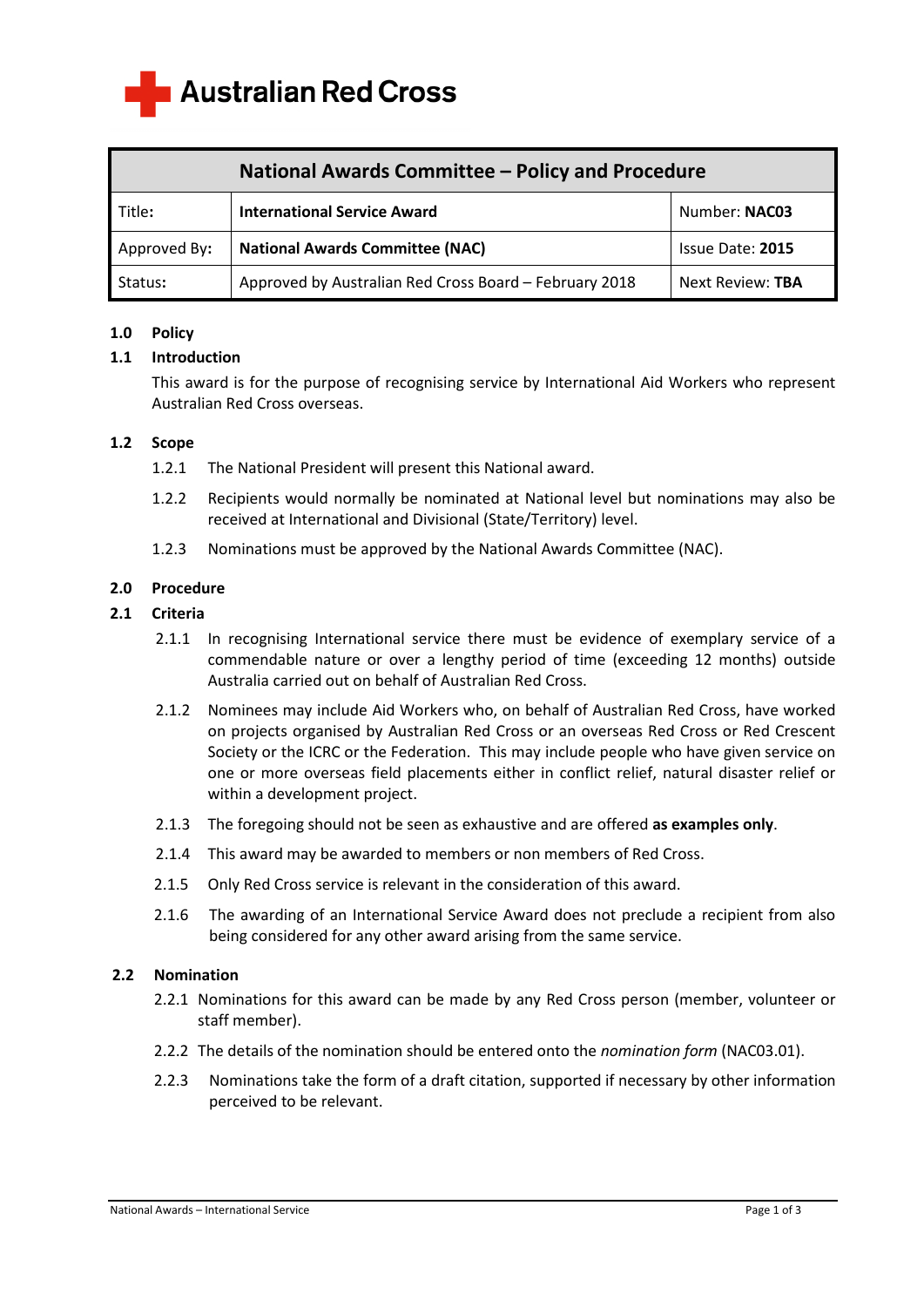

- 2.2.4 The following points should be covered in the draft citation in the order given:
	- full name of nominee and branch of Australian Red Cross to which nominee belongs
	- office(s) held in Red Cross give appropriate dates
	- details of nominee's contribution outline the operation and duration in which the nominee participated, giving details of the service and the capacity in which the nominee represented Australian Red Cross
	- details of any previous Australian Red Cross awards
- 2.2.5 The citation should not exceed 300 words other than in exceptional circumstances.

# **2.3 Submission and Endorsement**

2.3.1 The completed *nomination form* (NAC03.1) must be submitted to the Chair of the relevant Awards Committee in the State or Territory or in the case of a National nominee to the Chair of the National Awards Committee.

Nominations must be endorsed by the Head of International Programs, prior to it being submitted to the NAC for approval.

- 2.3.2 Nominations (other than National nominations) must be endorsed by the relevant Divisional Awards Committee, and signed by the Divisional Chair, prior to being submitted to the NAC for approval.
- 2.3.3 If the nomination is unsuccessful in achieving Divisional endorsement, the Chair of the Divisional Awards Committee (or Chair of the Division if he/she so chooses) will advise the nominator informing the reason.
- 2.3.4 In the case of unsuccessful National nominations, the Chair of the National Awards Committee (or the President of Australian Red Cross if he/she so chooses) will advise the nominator informing the reason.
- 2.3.5 **COMPLETED AND ENDORSED** nomination forms, marked **'CONFIDENTIAL AWARDS'**, must be submitted to National Awards Committee Secretary, Australian Red Cross.

# **2.4 Approval**

- 2.4.1 On receipt of an endorsed nomination, the NAC Secretary will submit the nomination to the NAC for consideration.
- 2.4.2 Following consideration, the nomination will be successful if it has been approved by a majority of NAC members.
- 2.4.3 If the nomination is unsuccessful, the nomination will be returned to the submitting party with appropriate notation.
- 2.4.4 The nomination will only be considered by the NAC on three (3) occasions after which the nomination will be considered as unsupportable.
- 2.4.5 The Chair of the National Awards Committee will notify the Head of International Programs of successful nominations.
- 2.4.6 A list of the total number of approved National Awards will be submitted to be included in the Annual Report.

# **2.5 Presentation**

2.5.1 The NAC Secretary will arrange suitable inscription of the medal and the signature of the President upon the official citation within three weeks of the nomination having been approved.